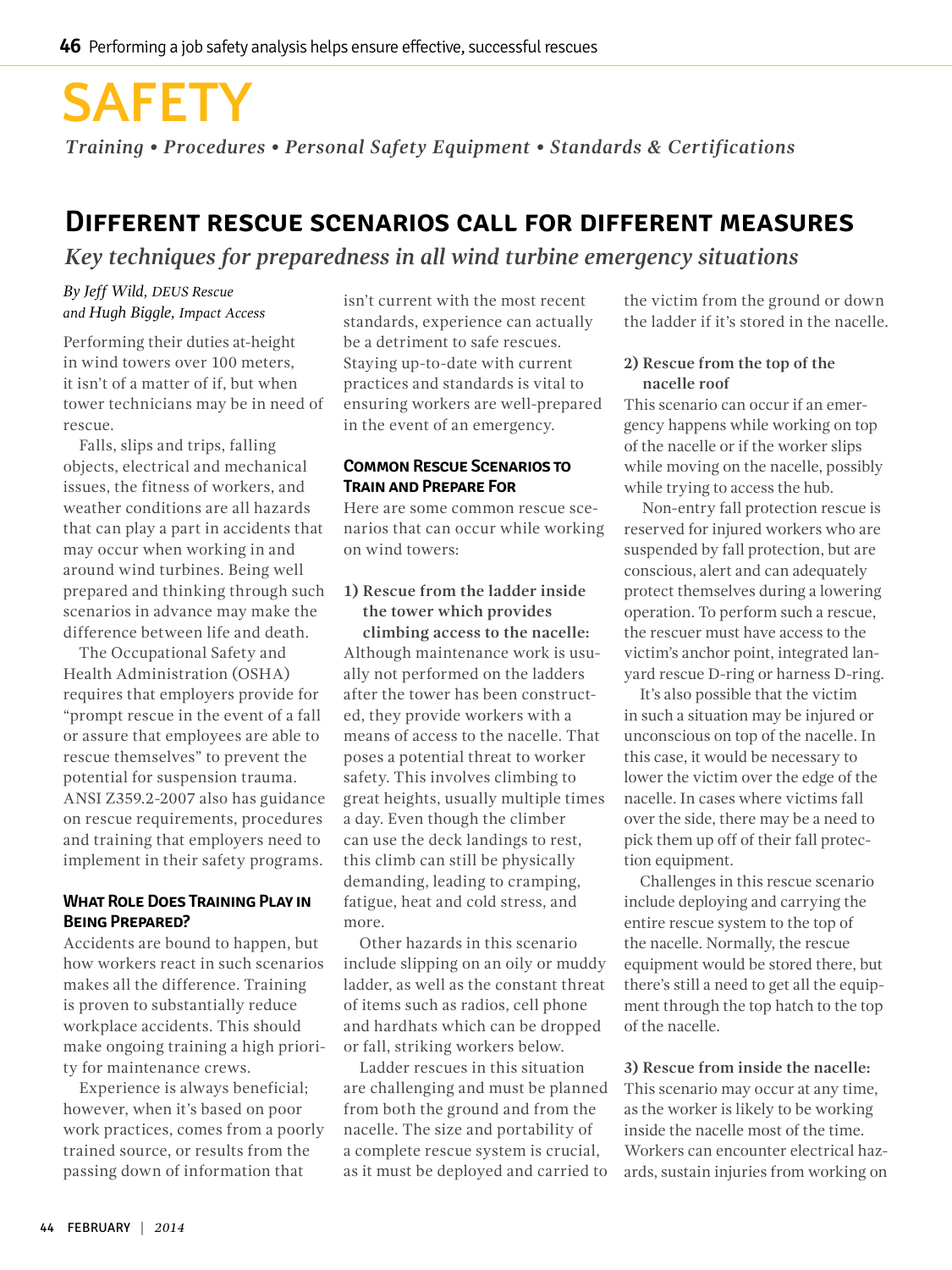the heavy equipment, or experience medical conditions that leave them incapacitated.

This rescue may be challenging because the employee may be working under or around equipment away from the escape hatch. Further, the employee will likely be working without a fall protection harness. There may also be a need to lift the technician up from where he's working, which may be down below the turbine housing or on the opposite end of the nacelle from the escape hatch. Putting the victim's harness onto him is imperative to complete the rescue.

The victim must also be transported from his location, up over equipment to the escape hatch. Cross haul techniques are best used for this to allow a single person to perform the rescue. Multiple lifting systems make this process very simple and efficient. Pulley systems should be carefully monitored while in use. If increased resistance occurs during the process, operations should cease to check the victim for a trapped body part or equipment.

**4) Rescue from inside the hub:**  When a worker is inside the hub, rescue may be challenging, particularly if the rescue system is stored in the nacelle as it must be deployed and carried to the victim. Anchoring to pick the victim up may also prove difficult, meaning cross haul techniques must be used to move the victim's body up and diagonally out of the hub. Multiple lifting systems make this process feasible.

The hub is a very dirty, greasy environment, so it's important to ensure that the rescue system is not significantly affected by possible contamination.

# **5) Self escape in case of an emergency:**

Emergency scenarios can occur when a worker may need to escape the nacelle to ensure his own safety. The hazard from which a worker may need to escape affects the choice of the escape point. If there's significant heat in the nacelle the worker may be under major duress. In this case, ensure the rescue system operates with fire resistant rope.

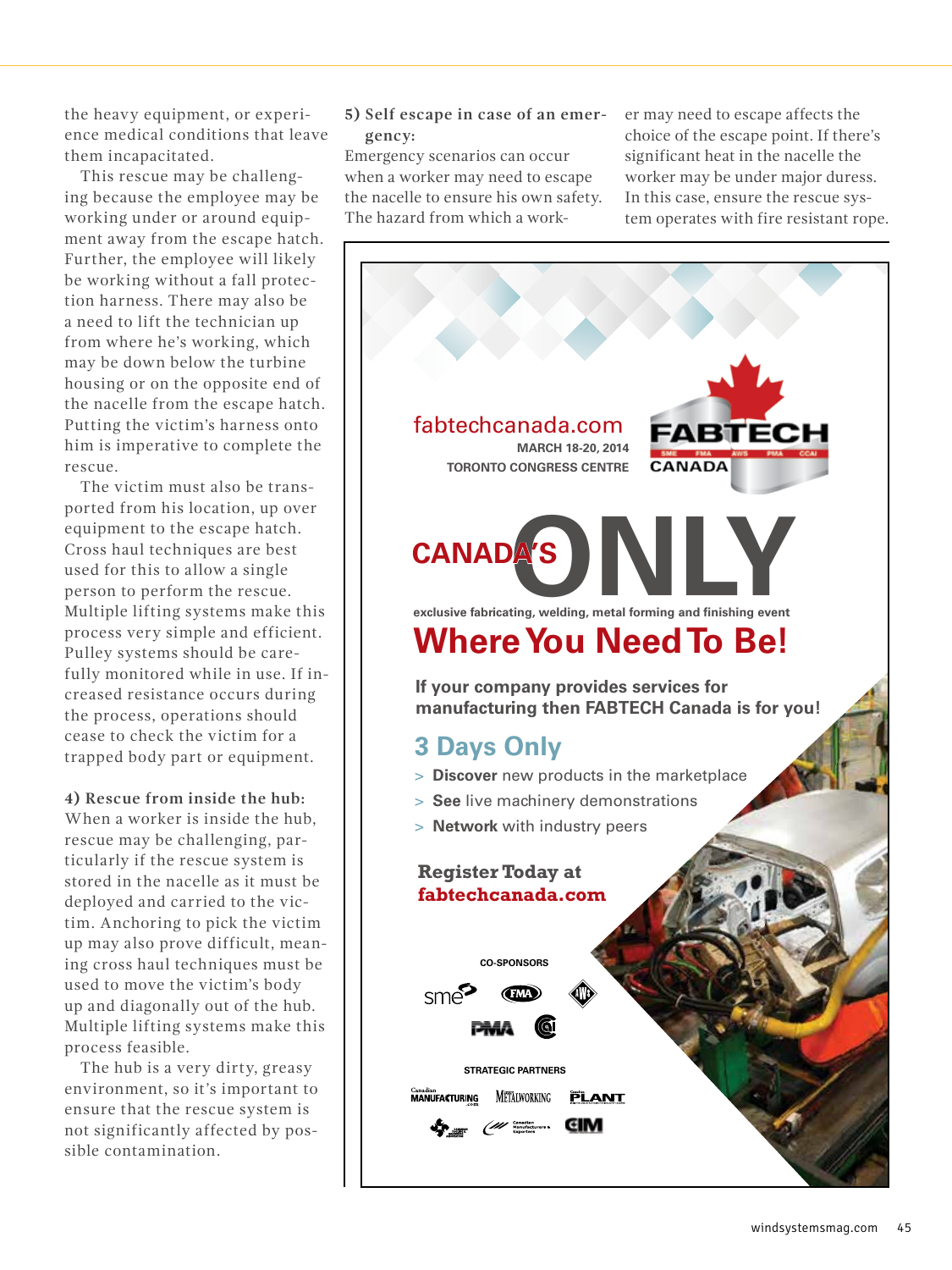# **Rescue scenarios, Continued from pg 45**

# **Designing Effective Plans Before You Need Them**

Designing effective rescue plans for each of these scenarios is critical to successful rescues. Rescue plans should include careful consideration of:

- Time, casualty management and first responder/medical help
- Direction of EMS to site/casualty or a central pick-up point
- Weather reports and site map made available to all employees and contractors on site
- Supplying local EMS with map coordinates of towers
- Clear marking of towers
- Arrangements for workers to direct EMS to accident tower site
- Drills involving EMS and tower hazards awareness. For example: Helicopter paramedics guided to a ground landing zone using green flares so as to avoid confusion with red FAA lighting

Proper planning can make a real difference in successfully rescuing workers when an accident occurs.

# **PUTTING IT INTO ACTION**

The ultimate test of any rescue plan is in the execution. Of course, repetitive training is the key to ensuring workers take the correct actions when a real emergency occurs. Basic guidelines for responding to any rescue scenario always include:

- Don't put yourself in danger
- Assess the situation
- Raise the alarm
- Now, begin the rescue

A well-developed plan, effective training and a stepby-step approach to executing a rescue all increase the likelihood of positive outcomes when rescue emergencies  $occur.$ 

### **DEUS Rescue**

| $\bigcirc$ (866) 405-3461       |        | @deus_rescue                                                   |
|---------------------------------|--------|----------------------------------------------------------------|
| $\sigma$ www.deusrescue.com     |        | $\frac{\gamma_{\text{OU}}}{\gamma_{\text{tube}}}$ /deusrescue1 |
| $\boxtimes$ info@deusrescue.com | l in l | deus-rescue                                                    |
| /DEUSRescuePage                 |        | www.deusrescue.com/blog/                                       |
|                                 |        |                                                                |

### **Impact Access LLC, Part of the MaxGear Group**

- **(519) 787-1581**
- **[www.impactaccess.com](http://www.impactaccess.com)**
- **[info@impactaccess.com](mailto:info@impactaccess.com?subejct=Referred by Wind Systems)**

# **Performing a job safety analysis helps ensure successful rescues**

*By Scott Connor TEAM-1 Academy*





Part of the daily routine of working on wind turbines is completing a job safety analysis or job hazard analysis (JSA or JHA). No matter what your company calls it, this anyalyis is a necessity. Part of the JSA should be a discussion on rescue planning, whether it is from the basement, nacelle, hub, top of nacelle, ladder, etc.

Many times we are aware that a general site rescue plan exists, but can be unsure if current staffing and eqipment resources allow for successful implementation. If you are part of supervisory or managerial team, you had better be sure! Relying on the local fire department to do the rescue is not a good idea since most wind farms are rural and 99 percent of all rural departments have little to no technical rope rescue training. Even if they did, a wind turbine and its components would more than likely be as foreign to them as trying to do a rescue from the space shuttle booster rockets. What's more, the response time is an issue. A big city fire department may have a greater level of training, but again, wind turbine rescue is usually not part of the training regimen. Twin energy absorbing lanyards and the vertical fall arrestors you see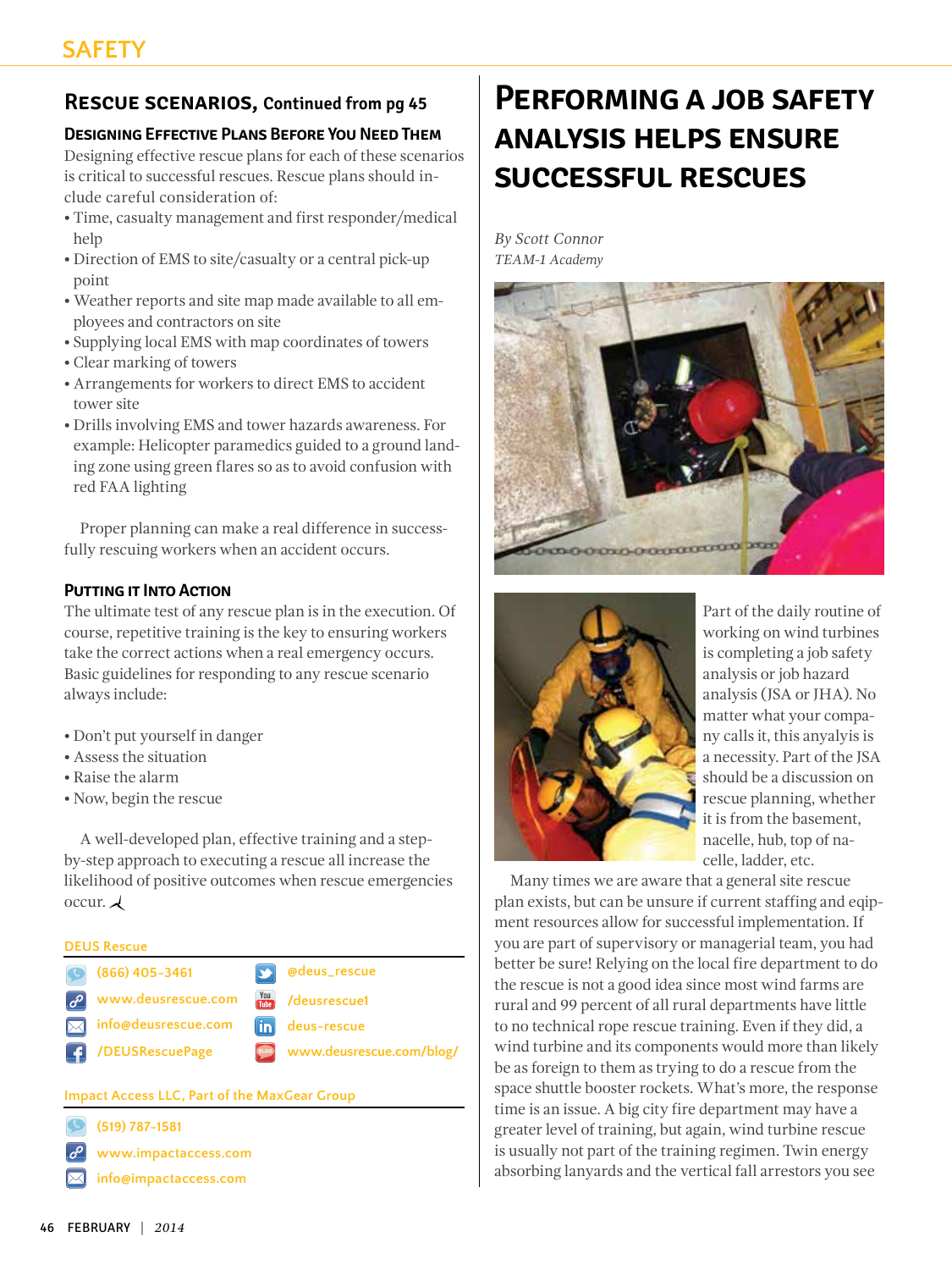

on the ladders is not something for which I would expect a fire department high angle team to be trained.

Most state and provincial regulations require that if using fall arrest as a means of fall protection, your company must have a rescue plan. This can involve using your staff or contracting with a specialized rescue team. Even if the regulations don't plainly state this in your jurisdiction, you still need to protect the worker, as that is the intent of all safety regulations. Remember, you have supplied your worker with fall protection equipment that will stop them from falling to their death; but once they are suspended, you have introduced them to a new danger—suspension trauma. Keep in mind that even if they are not hanging (unconscious on top the nacelle, for example), you would need a rescue plan that would get your patient to the ground no matter the situation. In the event of an injury, there is a high likelyhood you will have to go to court. Defending claims in those circumstances requires that you prove due diligence in preventing the injuries. Considering your awareness of the suspension trauma issue and the fire department issue, preparedness is essential.

What follows is a framework for designing and implementing a JSA, and centers around three components: work methods, equipment, and training.

### **Work Methods**

Have the fall protection methods (i.e. travel restraint, work positioning, self-retracting lifeline/ energy absorbing lanyard) been evaluated recently for the different types of work and locations? Maybe the turbines have had physical modifications, such as hatches, decks, guardrails, man lifts, anchor locations, etc., that need to be taken into account. Get as much feedback from the field technicians as possible. You should also ask them for possible solutions. They are up there working every day, whereas it is sometimes difficult for the safety person to devise an effective solution without actually doing the specific jobs routinely.

#### **Equipment**

Considering the recent influx of new safety equipment technologies in the marketplace, it is crucial to investigate what is out there. Too often, we hear workers say they are using a piece of fall arrest equipment that will still allow them to hit the ground in many situations. They continue to use this equipment either because they are instructed to do so per a work procedure, or because no one has come up with a solution. There is always a solution, because the alternative is a fall injury. Most labor enforcement agencies have zero tolerance policies regarding fall incidents, so we must find a solution.

Rescue equipment also needs to be evaluated regularly. This often requires more than one type of device and technique. Don't be afraid to look around and see the capabilities of other devices. Alternately, make sure you keep up to date with what you manufacturer will allow you to do with your rescue device, as this often changes. Sometimes the manufacturer allows equipment to be used in different ways, while other times they will impart new restrictions.

#### **Training**



Technical rope rescue gear that a high angle rescue team uses will work, but is often complicated and requires constant training. This is not a good idea if you don't train monthly.

Choosing pre-rigged rescue equipment that is simple to use is key. Most manufacturers have something like this on the market, but we sometimes see way more complicated systems put into place. This is often due to decision-makers' acceptance of the status quo and failing to innovate. The person in charge is often convinced the complicated way the only way,as that is all they know or have been taught.

When your staff takes its fall protection and rescue training, they need to know the capabilities of their rescue equipment and PPE (along with any limitations your company or manufacturer may impose). Conducting hands-on